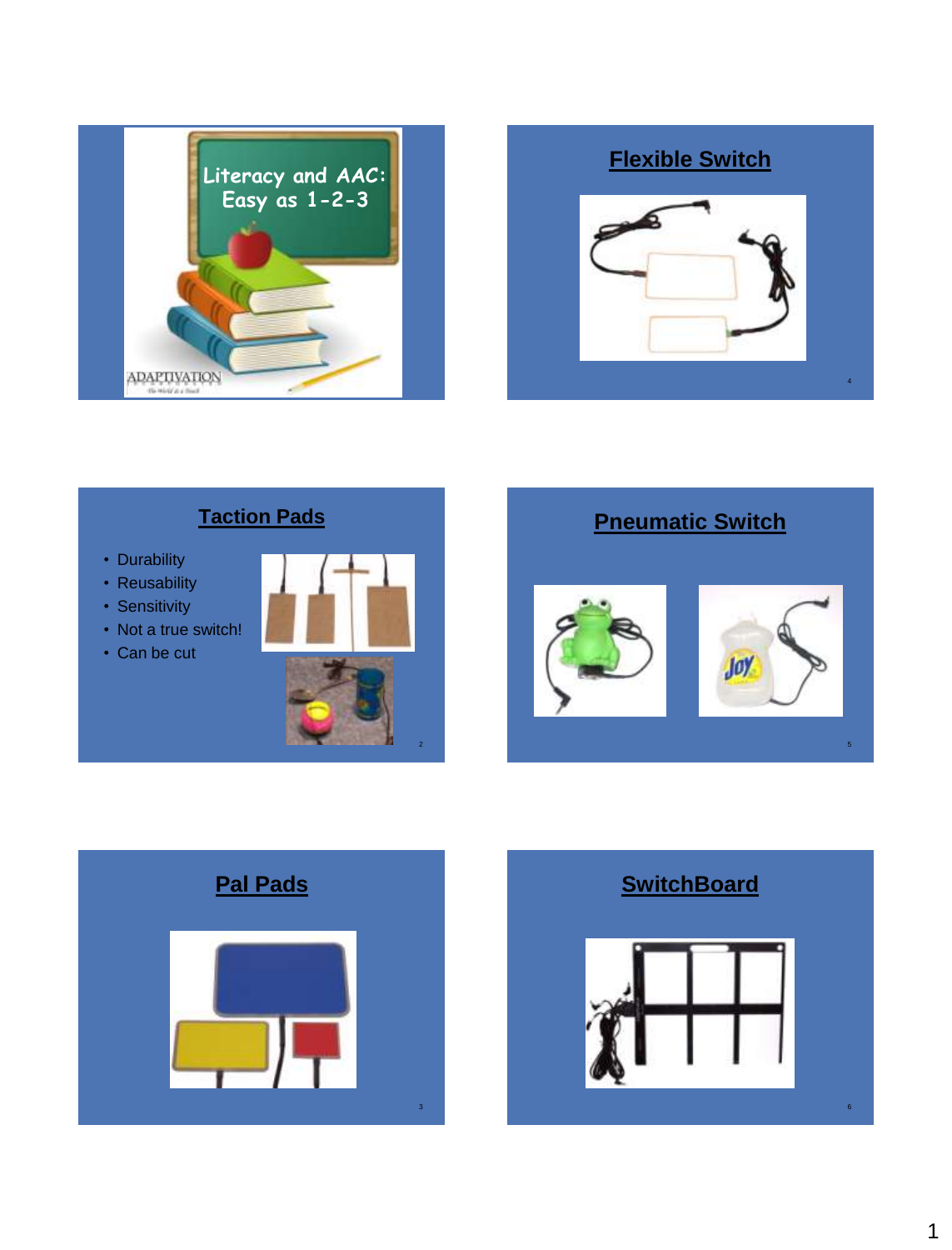### **Sequencer**

- 45 seconds of record time per level (short play) or 90 seconds of record time per level (long play)
- 2 Levels
- Switch Input Jack
- Relay Jack (cause-effect)



8

9

### **VoicePal Levels**

- 17.5 minutes of record time
- 2, 3, 5 or 10 messages
- 4 Levels
- Switch Inputs
- Sequential Messaging
- Random Messaging
- Scanning



10

11

### **VoicePal 8**

- 8 messages
- 90 seconds of record time (11 seconds each)
- Switch Inputs



## We want the user to focus on the book, not the technology!

## **VoicePal 8K**

- 8 messages
- On-board keypad
- 90 seconds of record time (11 seconds each)
- Switch Inputs



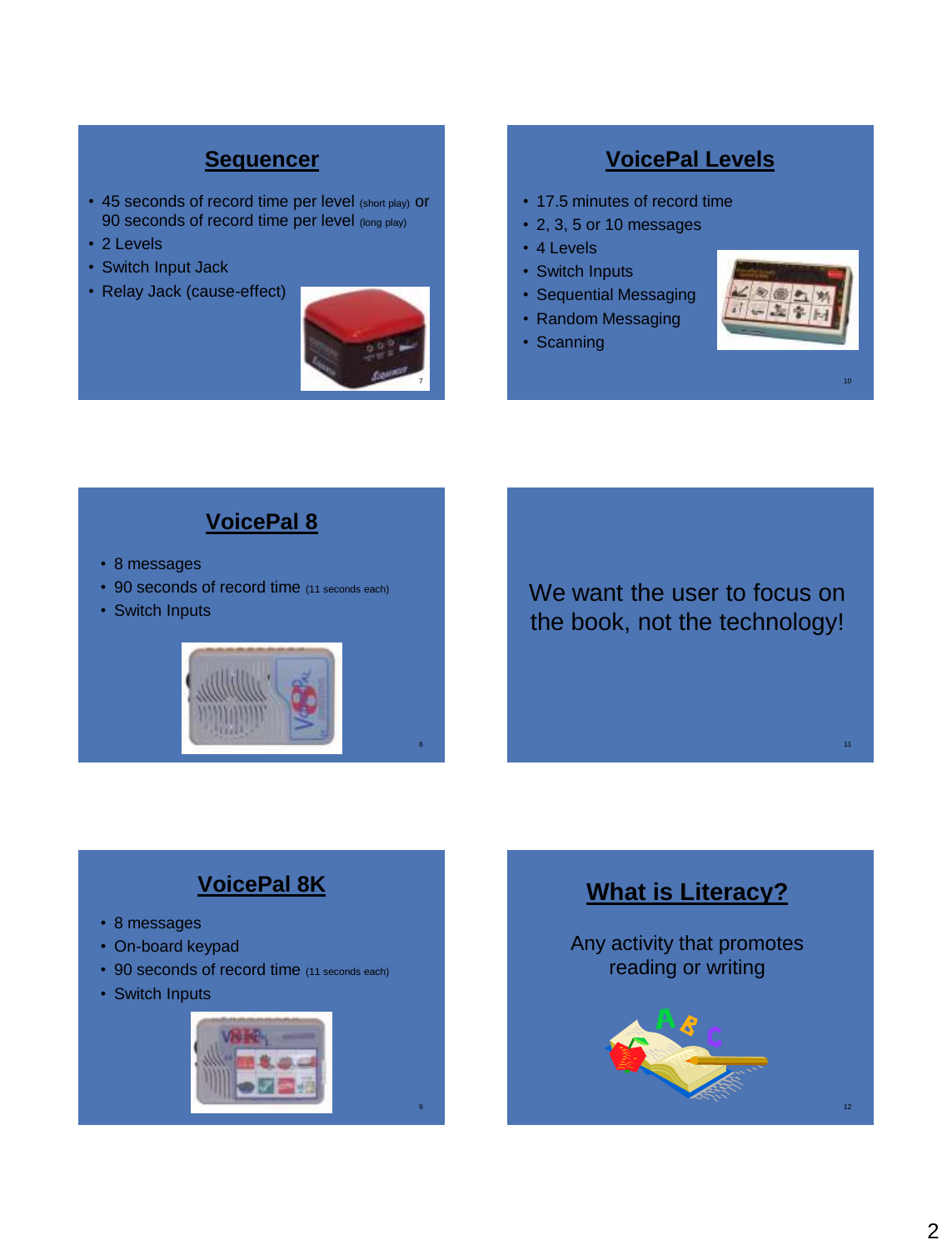This is how researchers describe the normal communication message:

13

## **Augmentative Resources**





Create-a-Board Book Magnetic Page Turner Sy

16

### • **55% Visual**

- Things we see like:
	- Gestures
	- Facial Expressions
	- Body Movement
	- Objects in the Environment

### • **37% Vocal**

- Vocal Intonation
- Rate
- Intensity or Volume
- **7% Verbal**
	- The actual words that are spoken

Reference: Linda Hodgdon, Visual Strategies for Improving Communication<sup>14</sup>

**Success Stories<sup>™</sup> by Sandbox Learning** 17

# Take advantage of digitized speech!



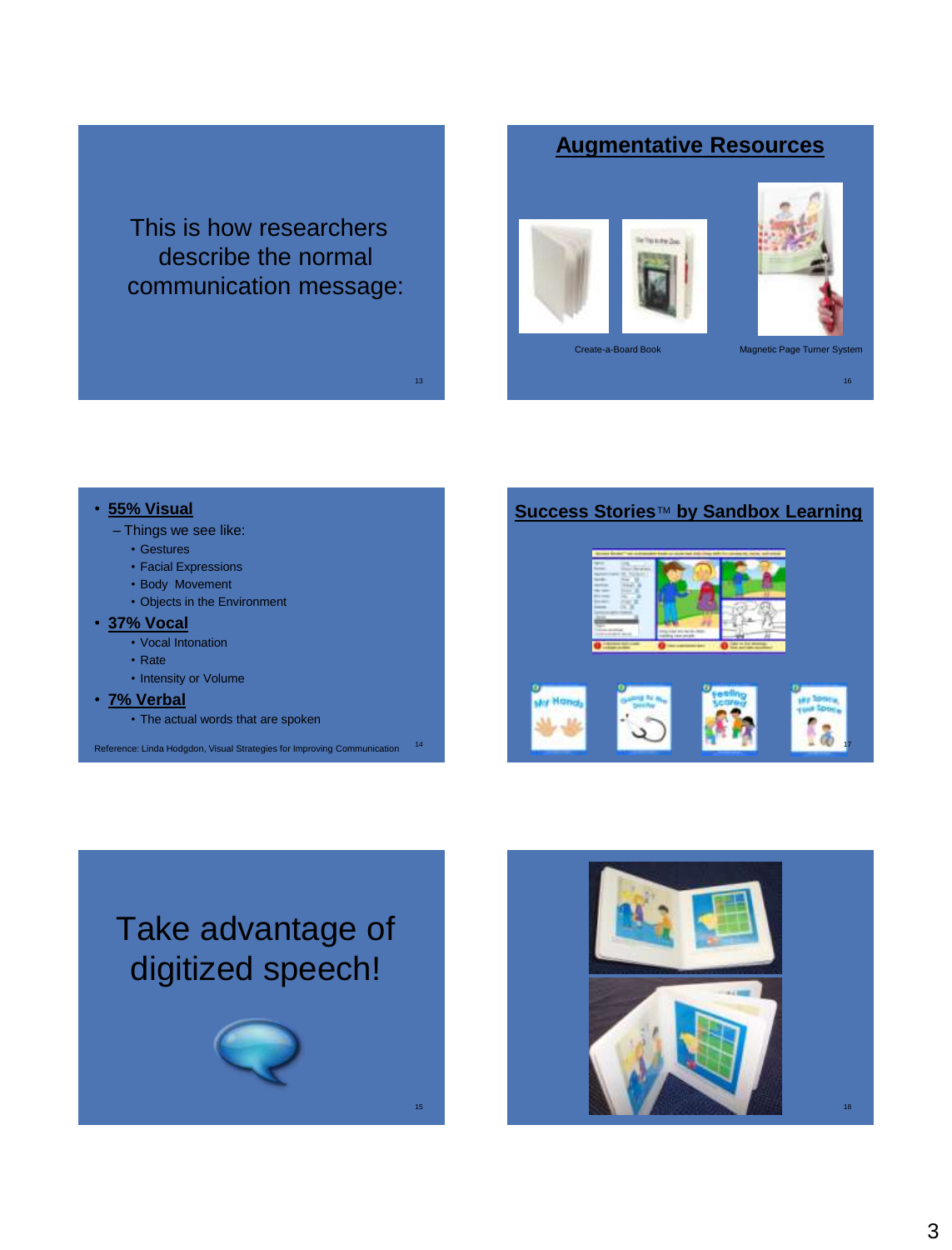

### **Things to consider when adapting books:**

- Can the book be altered?
- Who will be using the book? – Will there be multiple users?
- What is the goal for the user/users?



### **Tips & Tricks**

- Review the book before you start adapting it. – Take note of picture and text placement
- Before taking a book apart, number the pages!
- Use contact paper to cover books. – Cheaper than laminating and more flexible
	- Use a wallpaper roller to make contact paper smooth
- Keep book, overlays, objects, PC symbols and instructions in a re-sealable bag.

#### 23

22

### **Sources for Objects & Books**

- Dollar Stores
- Happy Meals
- Pet aisles (for squeeze toys)
- School Book Clubs (i.e. Scholastic)

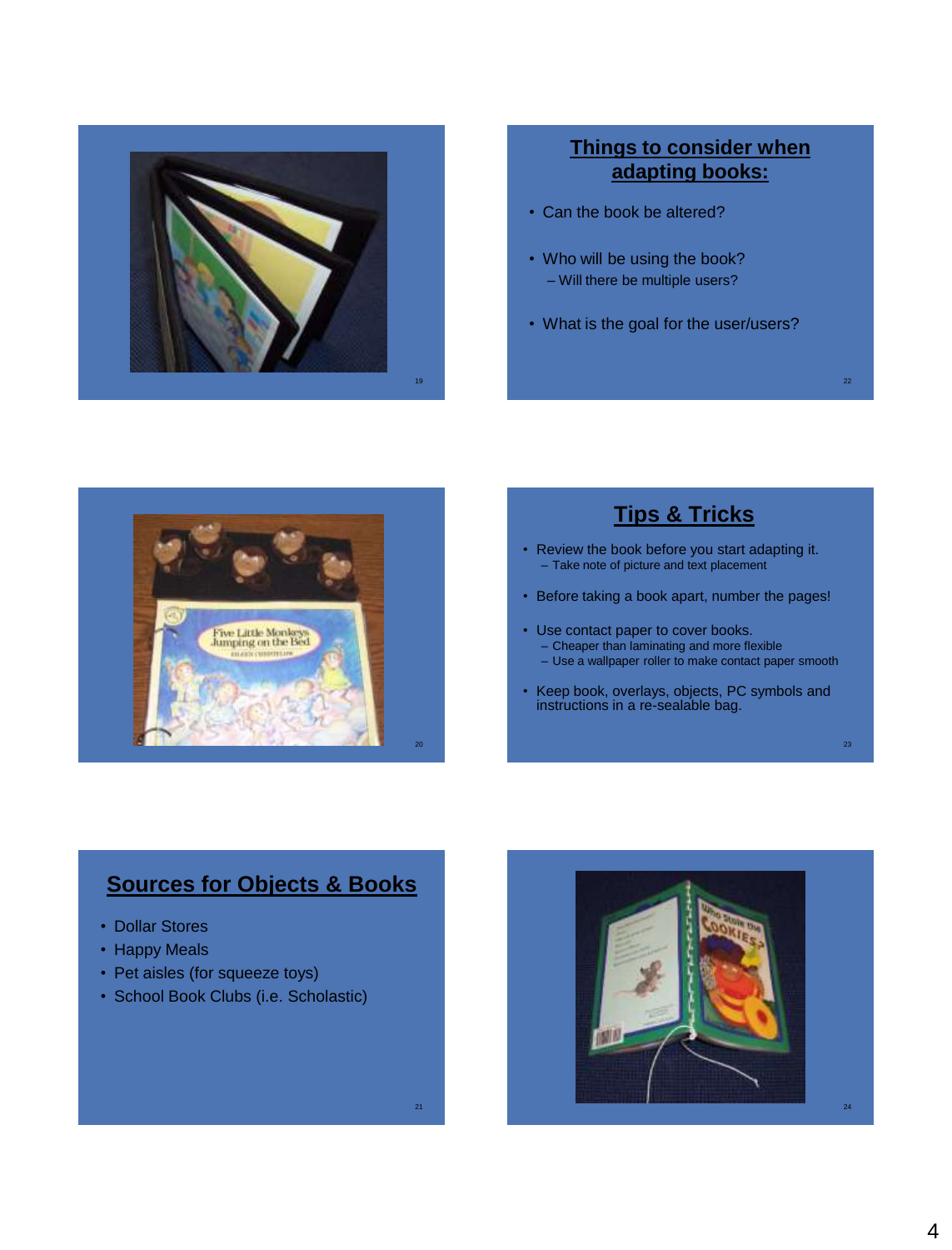









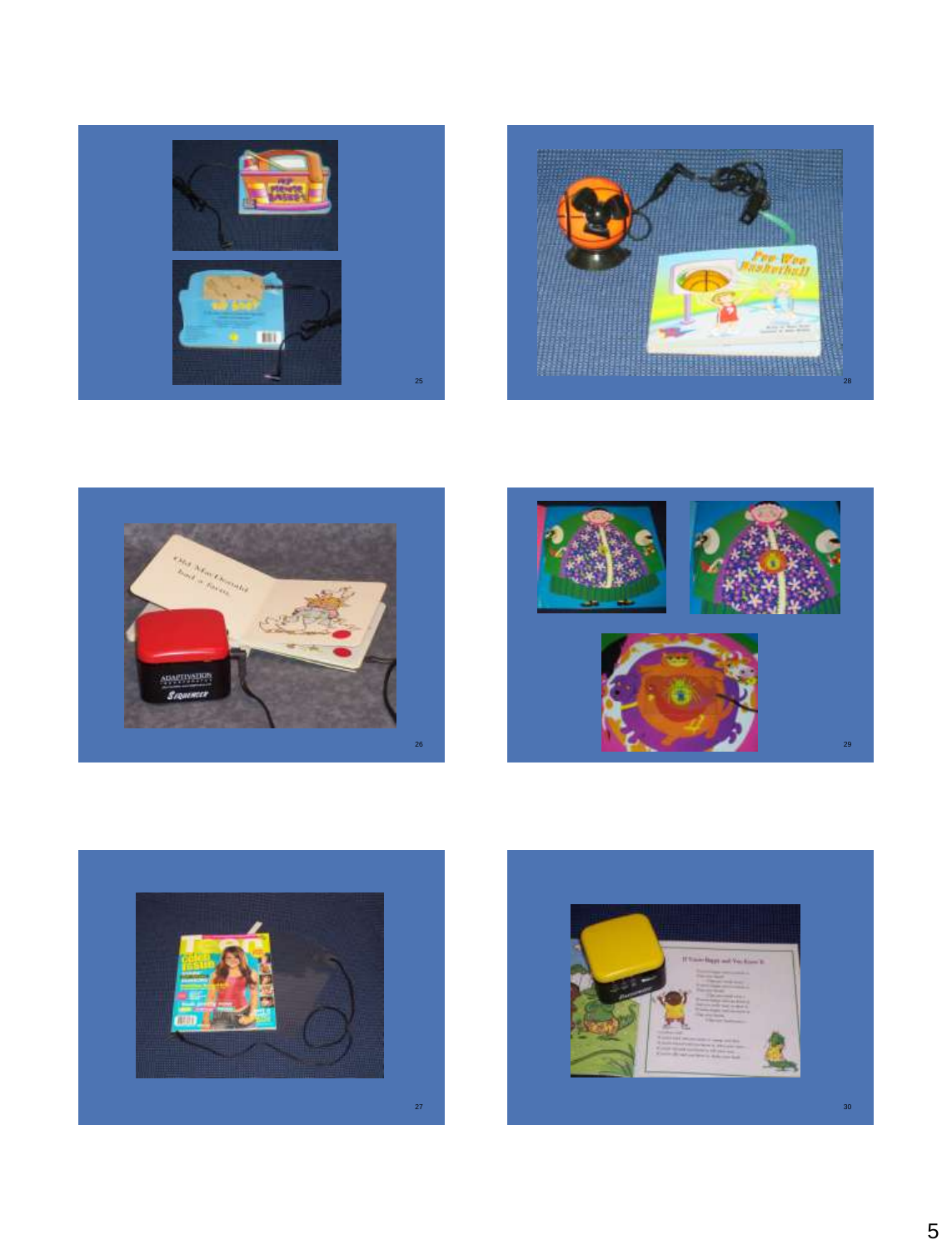









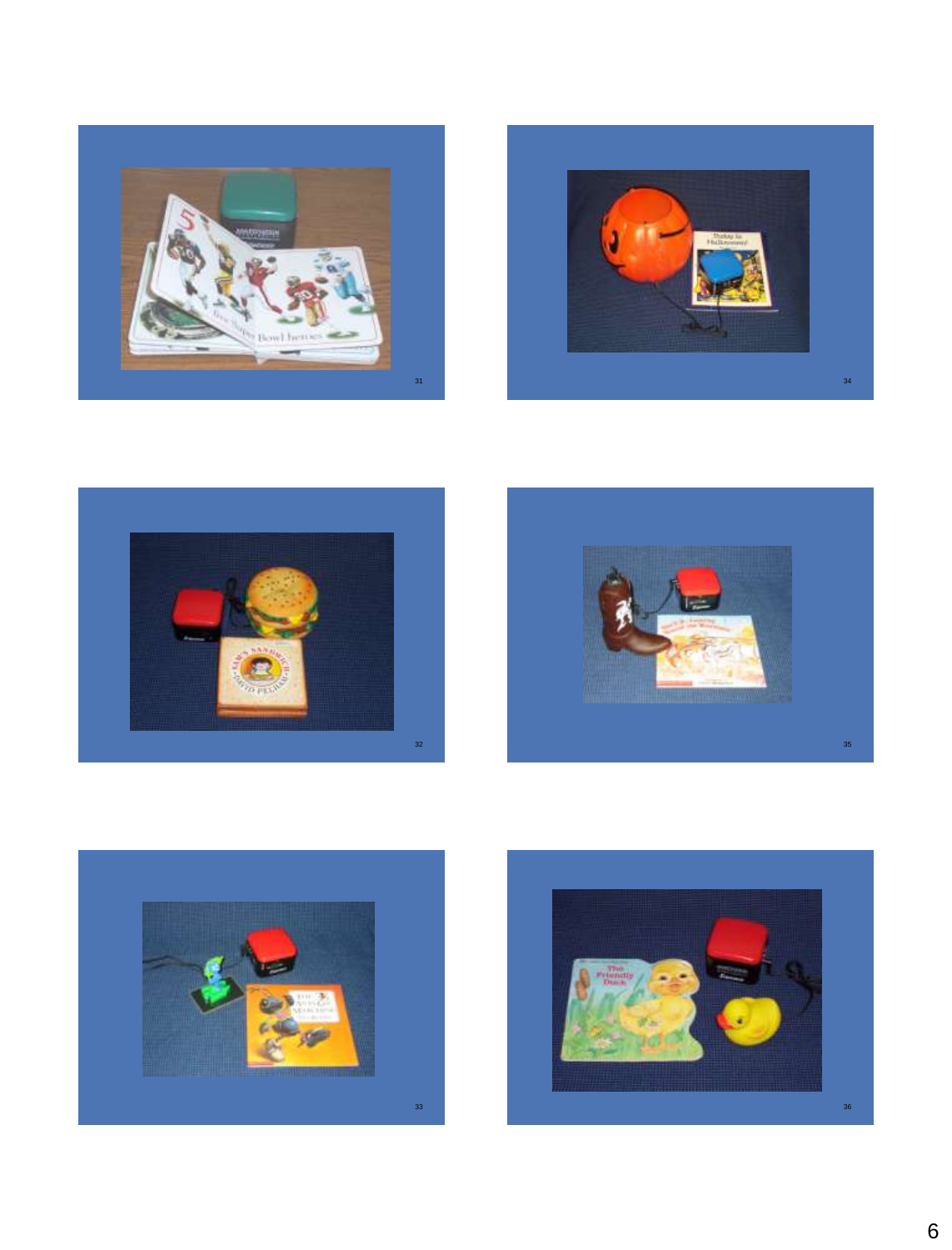









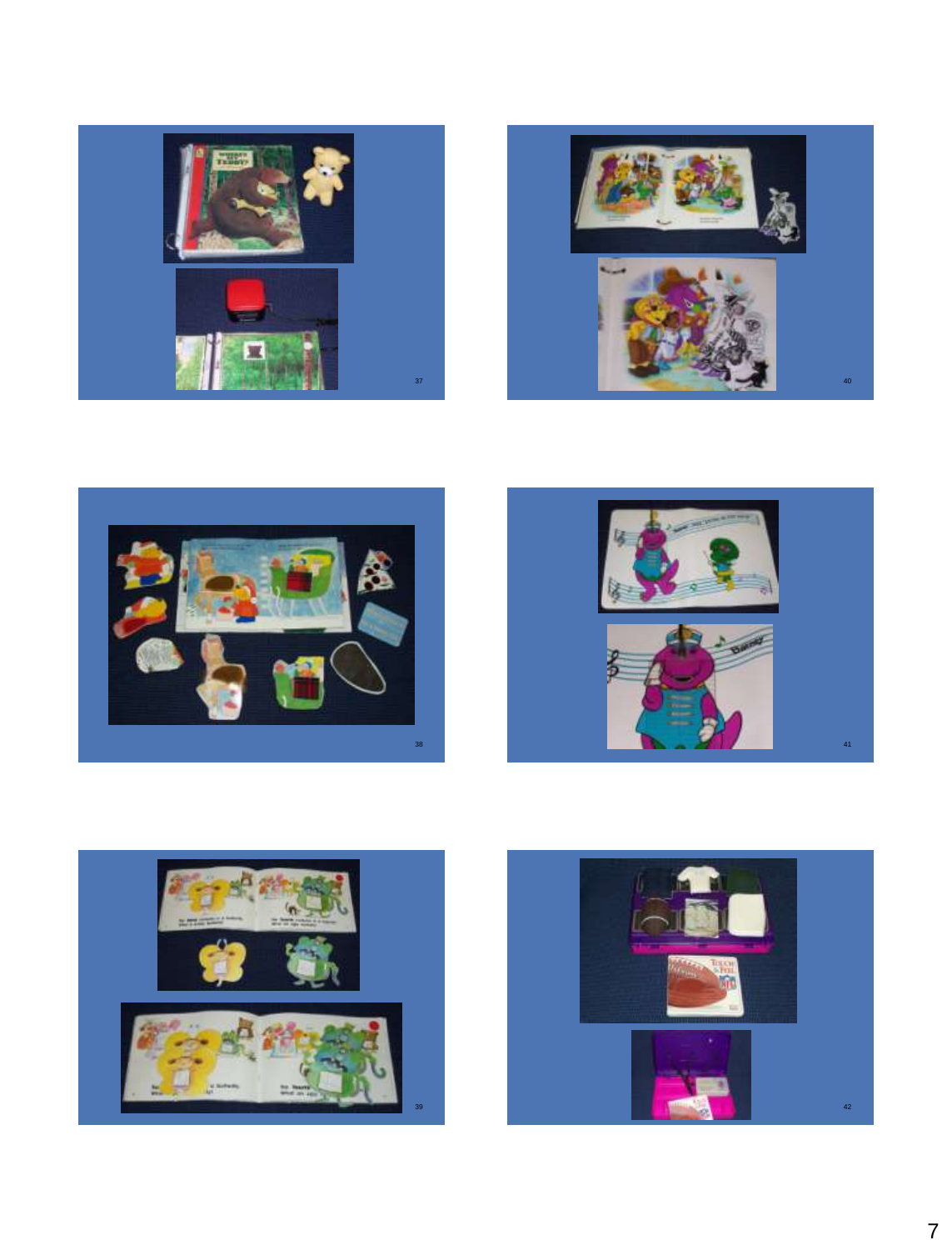









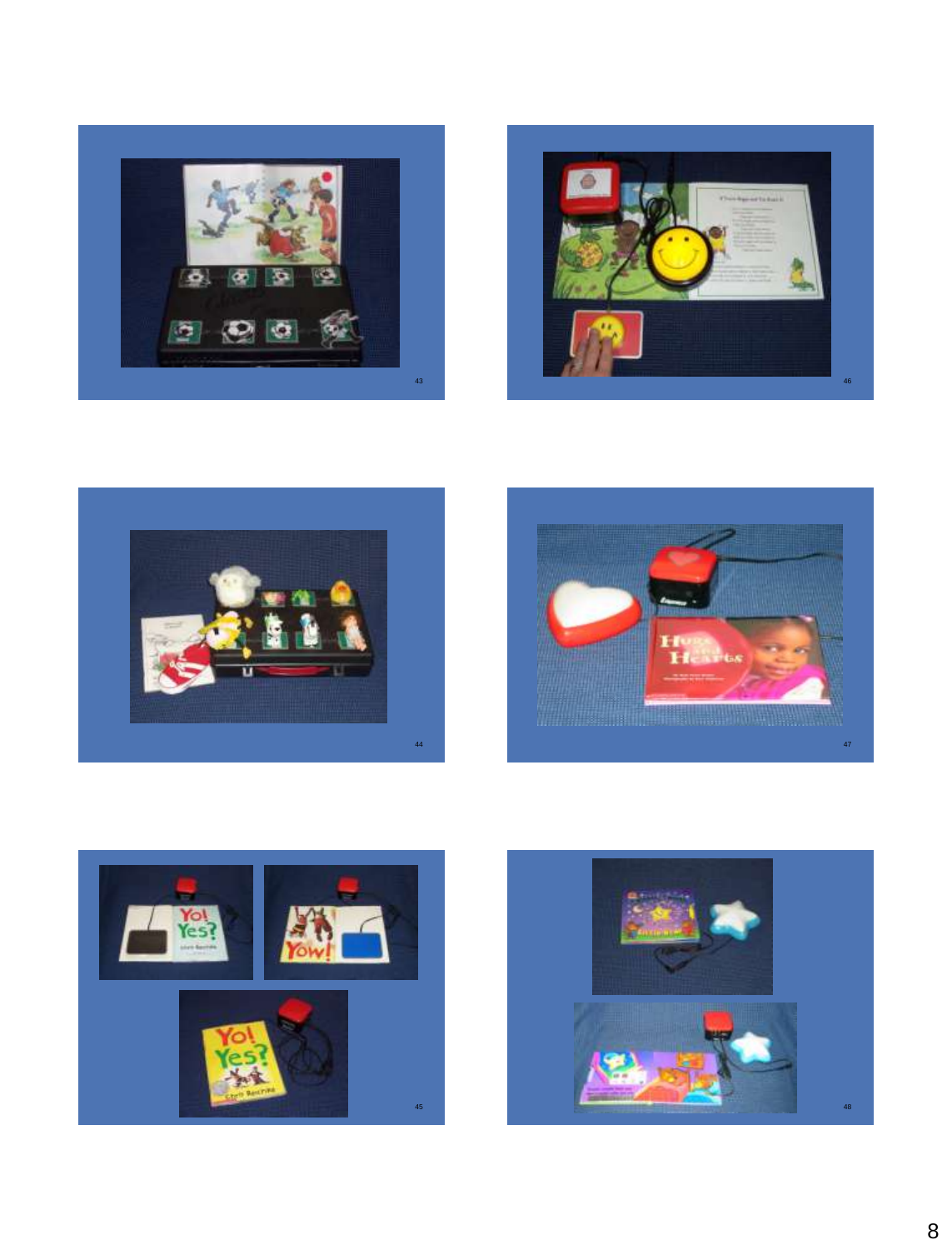